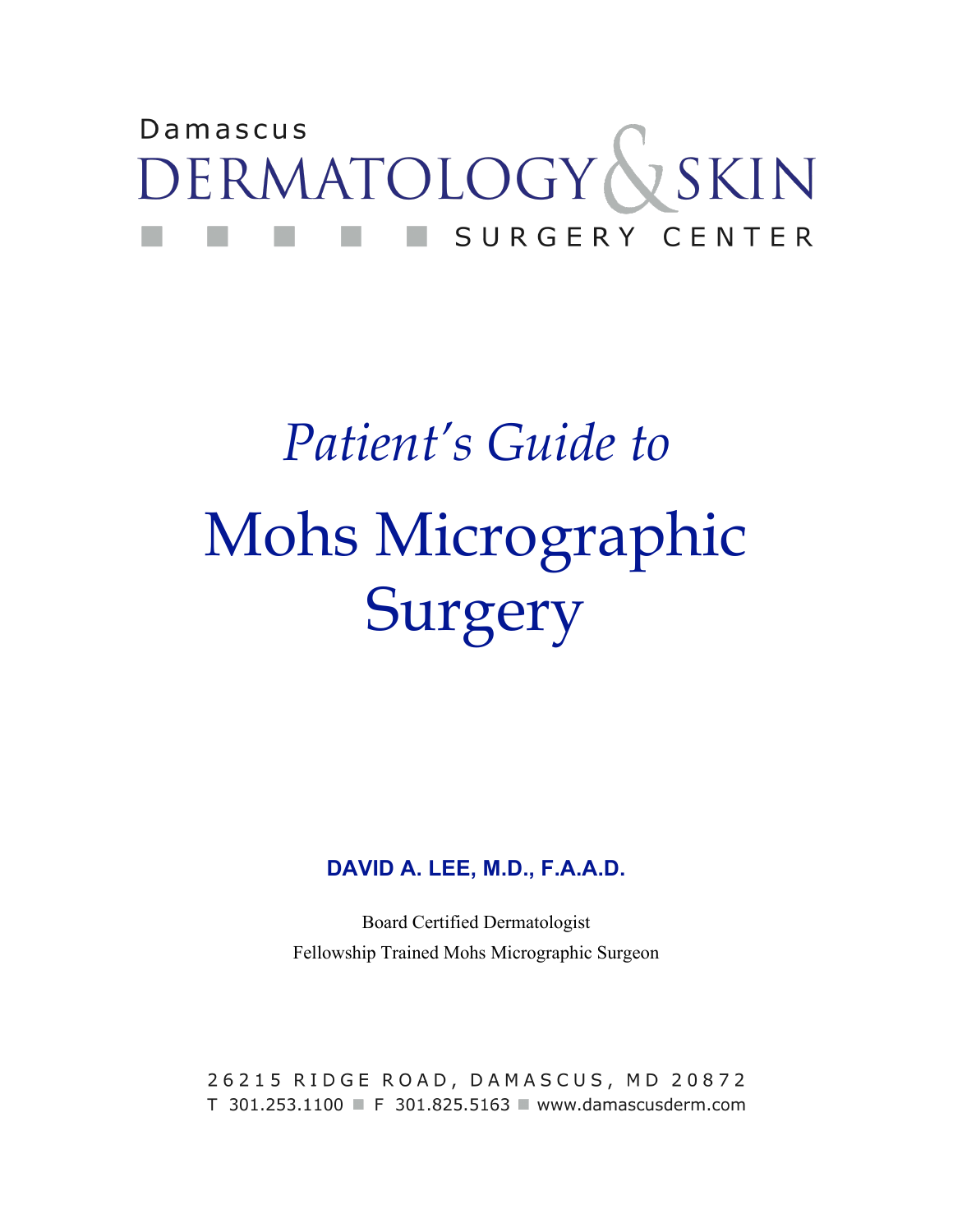

*Also visit us at www.DamascusDerm.com*

### **CONTENTS**

|                                                      | 3 |
|------------------------------------------------------|---|
|                                                      | 3 |
|                                                      | 3 |
|                                                      | 4 |
| What is Mohs micrographic surgery?                   | 4 |
|                                                      | 4 |
| Will I need antibiotics prior to my surgery?         | 5 |
|                                                      | 5 |
|                                                      | 6 |
| Will Mohs micrographic surgery cure me?              | 6 |
| When will my post-surgical plan be developed?        | 6 |
|                                                      | 7 |
|                                                      | 8 |
| Can I examine myself for other skin cancers?         | 8 |
| Can I prevent myself from getting skin cancer again? | 9 |
|                                                      | 9 |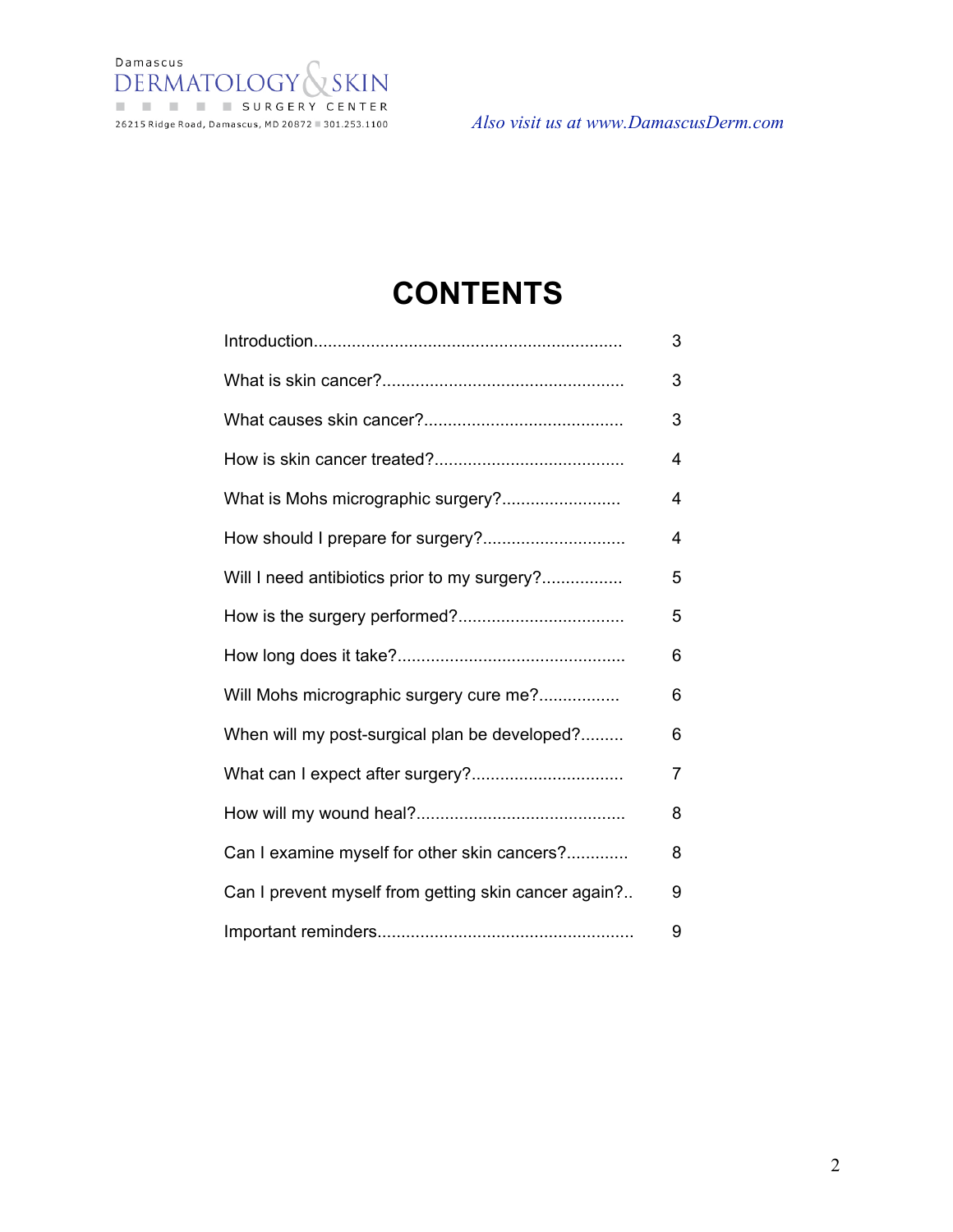#### **INTRODUCTION**

Mohs micrographic surgery is a specialized procedure for the removal of skin cancer. It is named after the originator of the technique, Dr. Frederick Mohs. This booklet was written to help you understand what Mohs micrographic surgery is and why it is recommended for the treatment of skin cancer.

Dr. David A. Lee, M.D., is a board certified dermatologist by the American Board of Dermatology. He has completed additional fellowship training in Mohs Micrographic Surgery and Procedural Dermatology and is a Fellow of the American College of Mohs Micrographic Surgery and Cutaneous Oncology. He is one of a very small number of specially trained dermatologists who perform this type of surgery in this region. Patients who undergo this procedure do so in relative comfort right here in our office and do not require a hospital visit.

We encourage patients to be as informed as possible about the surgical procedure they are considering. If you have any additional questions after reading this booklet, please call our office at (301) 253-1100.

#### **WHAT IS SKIN CANCER?**

Skin cancer is by far the most common cancer in humans. It consists of an abnormal growth of cells that expand in an unpredictable pattern on the skin. The most common types of skin cancer are basal cell carcinoma, squamous cell carcinoma and malignant melanoma – each named for the particular skin cell from which it arises. Basal cell and squamous cell carcinomas are commonly treated by Mohs micrographic surgery in our office.

Both basal cell carcinoma and squamous cell carcinoma begin as a single point in the upper layers of the skin and slowly enlarge, spreading along the surface as well as downward. These extensions cannot always be seen by the naked eye. The tumor often extends far beneath the surface of the skin. If not completely removed, both types of skin cancer may invade and destroy structures in their path.

Although these skin cancers are locally destructive, they do not tend to metastasize (spread) to distant parts of the body. Metastasis is extremely rare in basal cell carcinoma and usually occurs only with long-standing, large tumors. Squamous cell carcinoma is slightly more dangerous and patients must be observed for any spread of the tumor.

#### **WHAT CAUSES SKIN CANCER?**

Excessive exposure to sunlight is the single most important factor associated with the development of skin cancer. In addition, the tendency to develop these cancers appears hereditary in certain ethnic groups, especially those with fair complexions and poor tanning abilities. Fair-skinned people develop skin cancers more frequently than dark-skinned people and the more sun exposure they receive, the more likely they are to develop a skin cancer.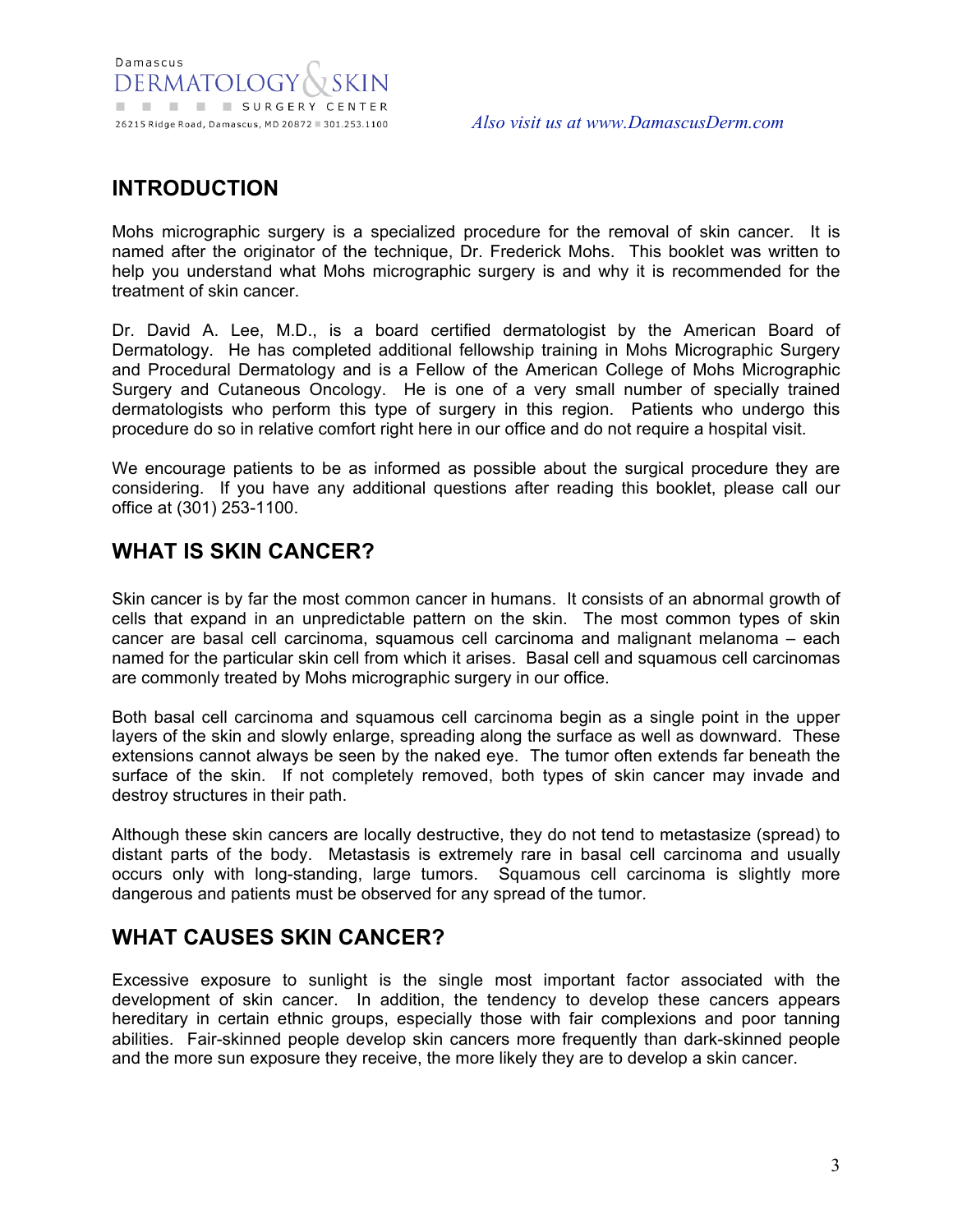#### **HOW IS SKIN CANCER TREATED?**

There are several methods for treatment including excision (surgical removal), curettage and electrodesiccation (scraping and burning), X-ray therapy, cryosurgery (freezing), topical chemotherapy and Mohs micrographic surgery. The method chosen depends on the location of the cancer, its size, type and previous treatment(s). Dr. Lee will base his treatment recommendations on these factors.

#### **WHAT IS MOHS SURGERY?**

Approximately 40 years ago, Dr. Frederick Mohs of Madison, Wisconsin, developed a unique form of treatment for skin cancer called chemosurgery. Dr. Mohs applied a caustic chemical to "fix" (harden) the area involving the tumor so that it could be removed and traced to all of its edges. Since then, the procedure has been significantly refined. Today, almost all cases are treated by the "fresh tissue" technique which omits the use of this caustic chemical and allows dermatologists to remove all of the tumor layers in one day. Mohs micrographic surgery is a technique that allows dermatologic surgeons to selectively remove areas involved with the skin cancer, while at the same time preserving the greatest amount of normal tissue as is possible. If surgical repair of the defect is necessary, it can be done with the knowledge that the chance of recurrence of the cancer has been minimized. A Mohs surgeon is a person who is highly qualified in removing the skin cancer surgically, analyzing the tissue microscopically, and reconstructing the defect.

#### **HOW SHOULD I PREPARE FOR SURGERY?**

Eat your usual breakfast. If you normally skip breakfast, please have a morning snack on the day of surgery. You are more than welcome to bring plenty of additional snacks or lunch as you may become hungry throughout the morning. The procedure could last between 3-6 hours or even longer if the skin cancer is extensive. It is also a good idea to bring something to read or do. The majority of the time during the procedure is spent waiting for the removed tissue to be processed so you will have ample free time.

**Take ALL of your regular medications unless directed otherwise by Dr. Lee or your regular physician.** This includes blood thinners such as coumadin (warfarin), plavix and aspirin. This also includes blood pressure medications. A common mistake is to forgo taking one's blood pressure medication. This can result in high blood pressure at the time of surgery which could force us to postpone or cancel your surgery.

If you take a baby aspirin everyday as a prophylaxis for blood clots, stroke or heart attacks **but have never had a blood clot, stroke or heart attack, please stop it 4 days before surgery.** 

Wear comfortable, loose-fitting clothing that will allow Dr. Lee easy access to the site being treated. If necessary, we may give you a hospital gown to wear during your surgery. You may also want to bring a sweater because we keep our rooms cool to maintain special equipment.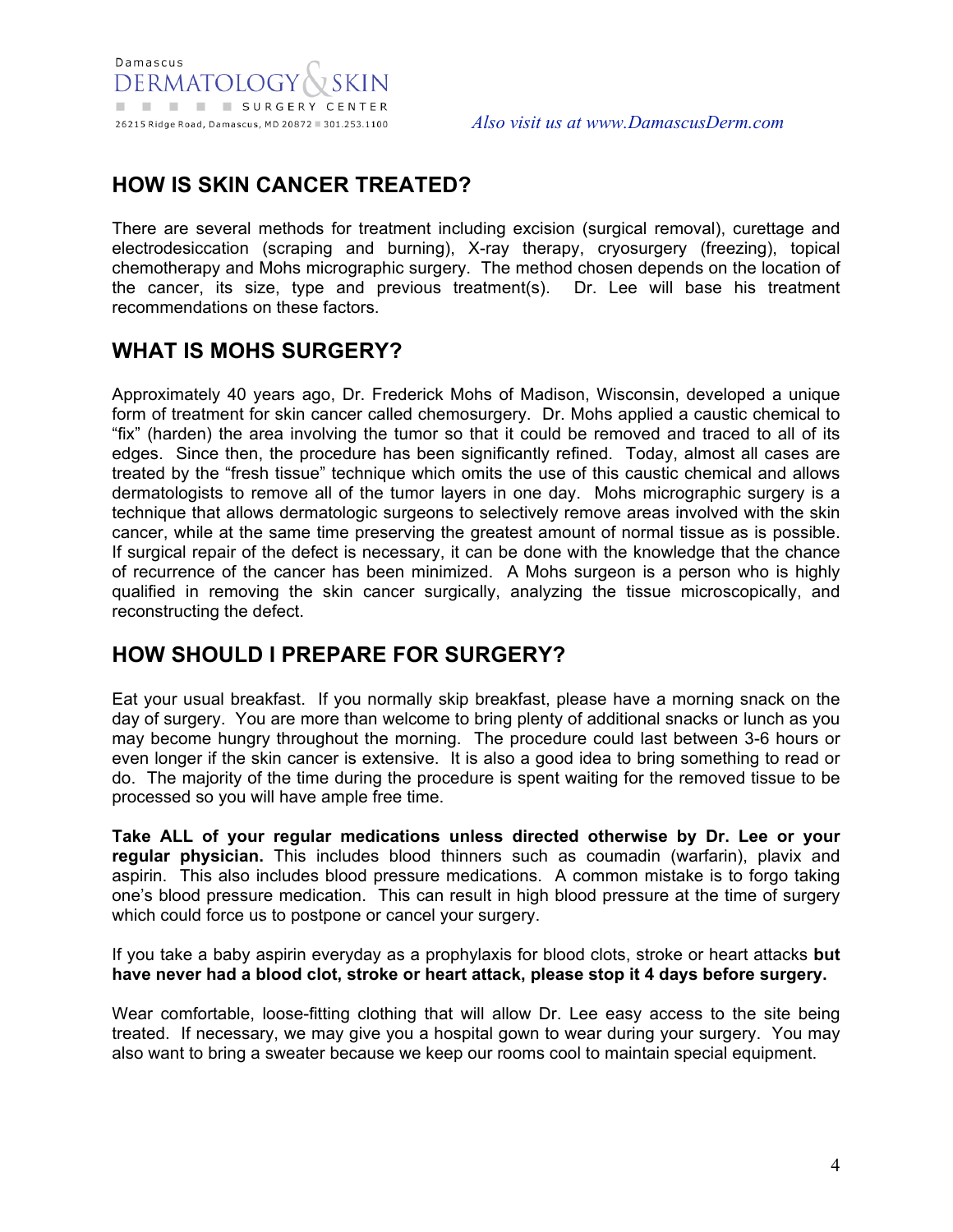#### **Please leave your whole day available for surgery**. **Surgery**

**may take up to six to eight hours**. This includes the time that is necessary to properly administer local anesthesia, for our laboratory to process your tissue (1-2 hours for each Mohs layer), reconstruction of the skin following tumor removal, and bandaging afterwards. On the day of surgery, we encourage you to bring a friend or relative with you to keep you company between each stage of the procedure. If the surgery is near your eye, we would like someone present to drive you home.

Lastly, please inform us in advance if you have an implantable cardiac defibrillator (ICD). The presence of an ICD will not prevent us from doing Mohs surgery; however, we will need to plan ahead and use an alternative form of electrosurgery that does not interfere with the ICD when managing any bleeding.

#### **WILL I NEED ANTIBIOTICS PRIOR TO MY SURGERY?**

Depending on your health history, you may require a dose of an antibiotic 30-60 minutes prior to your surgery. This is called antibiotic prophylaxis. Antibiotic prophylaxis is used in patients with heart valve disease and related conditions to reduce the risk of bacterial heart valve infection following minor surgery. Antibiotic prophylaxis is also used in certain patients with prosthetic joints (i.e. hip or knee replacement) to reduce the risk of bacterial prosthetic joint infection following minor surgery. If you have any of the conditions below, you may require antibiotics prior to your surgery:

- Prosthetic cardiac valve
- History of previous endocarditis<br>• Heart transplant recipients with
- Heart transplant recipients with valvulopathy
- Congenital heart disease
- Prosthetic joint placed within the last two years
- History of previous prosthetic joint infection<br>• History of previous prosthetic joint infection
- History of previous prosthetic joint infection and an immunocompromising condition such as HIV/AIDs, type 1 diabetes mellitus
- History of previous prosthetic joint infection and currently taking immunocompromising medications (i.e. prednisone, methotrexate, etc).

Please let us know if you have any of the above conditions. If you do, please also alert us of any antibiotic medication allergies. We will make sure you get the appropriate antibiotics prior to your procedure.

#### **HOW IS THE SURGERY PERFORMED?**

Mohs micrographic surgery is performed in our office under sterile conditions with local anesthesia. Hospitalization is not required for Mohs surgery. Once anesthesia is complete, the visible portion of the tumor is removed by excision or scraping with a circular instrument called a curette. Following the removal of most of the tumor, a thin layer, encompassing the complete undersurface of the tumor, is excised. That layer is then cut into small pieces and a map is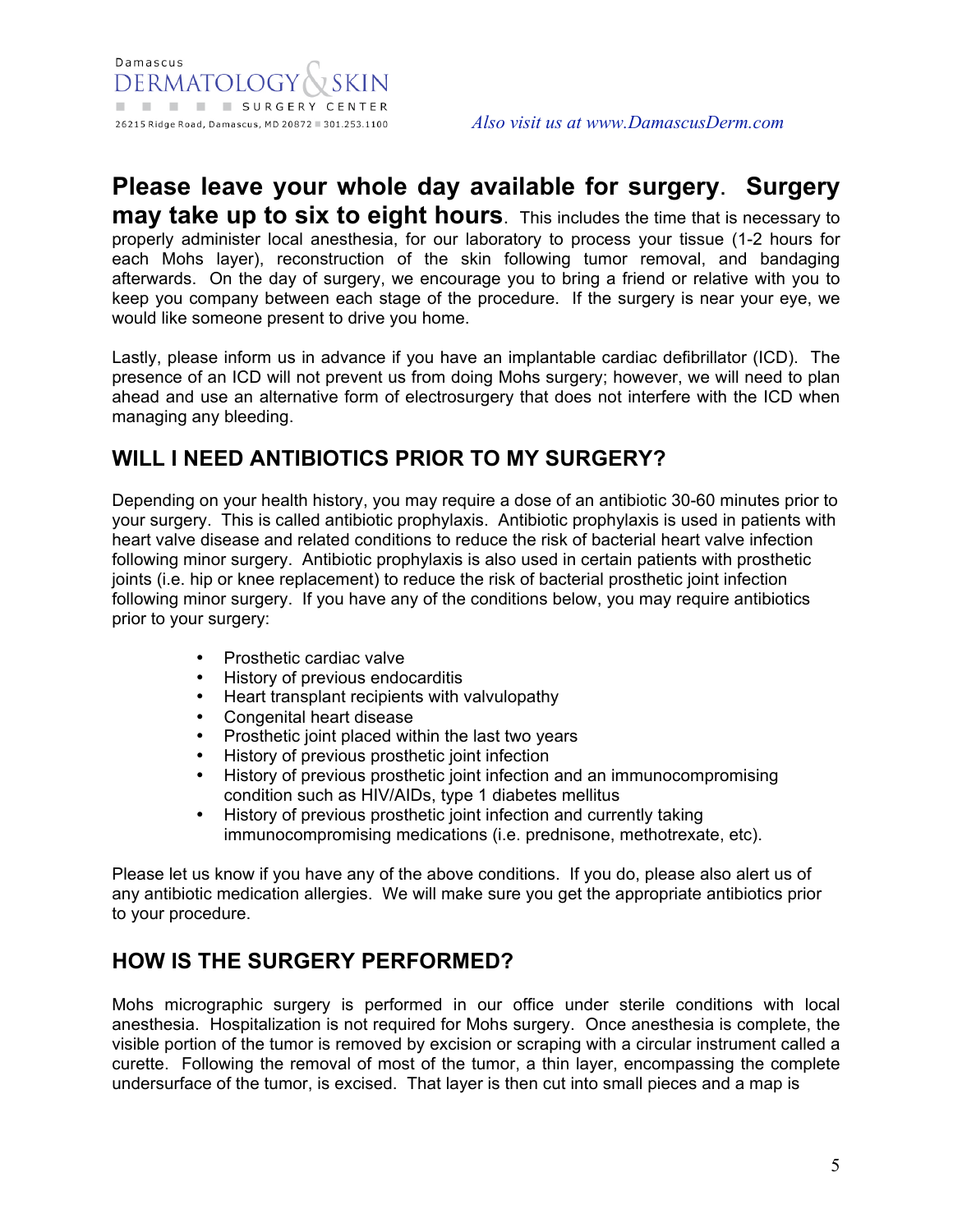drawn to identify the location of each piece. The edges of each piece are marked with dyes to aid in orientation on our map. Each piece is then frozen and then cut, stained and examined under the microscope. Any areas in which the tumor is found are marked on the map. Regions with remaining tumor tissue are then re-excised. This procedure is repeated until no more tumor is found and the cancer is entirely removed. After each layer of tissue is obtained, bleeding vessels are cauterized or tied off with a suture. A pressure dressing is then applied over the wound.

#### **HOW LONG DOES IT TAKE?**

It takes five to ten minutes to remove each layer of tissue and one to two hours to process and examine it. Once the layer has been taken and you have been bandaged, you are free to wait in the procedure room or waiting room while we process the tissue. During this time, you are free to do what you like (i.e. read, eat, converse with a friend, etc.); however, we ask that you remain in the office.

Most tumors require the removal of one or two layers, but depending on the extent of the tumor, some cases require three or more layers. **It is impossible to tell how many layers will be needed by merely looking at the site on the skin prior to or during the surgery**. The only way to assess the extent of the tumor is through microscopic analysis. Extensive tumors may need more surgery and may require a second visit, but this is a rare occurrence.

On average, most patients will spend between 3-6 hours at the office for the entire procedure.

#### **WILL MOHS MICROGRAPHIC SURGERY CURE ME?**

If you have a basal cell carcinoma, there is approximately a 99% chance that you will be cured if the site has never been treated. If you have a squamous cell skin cancer, you can be approximately 95% certain you will be cured if the site has never been treated. However, follow-up visits to detect the rare recurrence are very important.

#### **WHEN WILL MY POST-SURGICAL PLAN BE DEVELOPED?**

Since it is not possible to know the exact size of each wound until the skin cancer has been completely removed, we cannot determine your post surgical treatment plan in advance, although we can tell you what to expect. Many wounds are superficial and can heal on their own with excellent cosmetic results. However, this type of healing can take at least 2 months.

**It is also very important to understand that the wound following Mohs surgery will undoubtedly be larger and deeper than the wound from the original biopsy.** The primary goal of the procedure is to fully remove all the skin cancer, including its roots. The secondary goal is to remove as little surrounding normal tissue as possible with the hope of keeping the ultimate defect small.

If a wound requires reconstruction, we will discuss it with you following the complete removal of the cancer. Many wounds can be reconstructed right after Mohs surgery whereas with other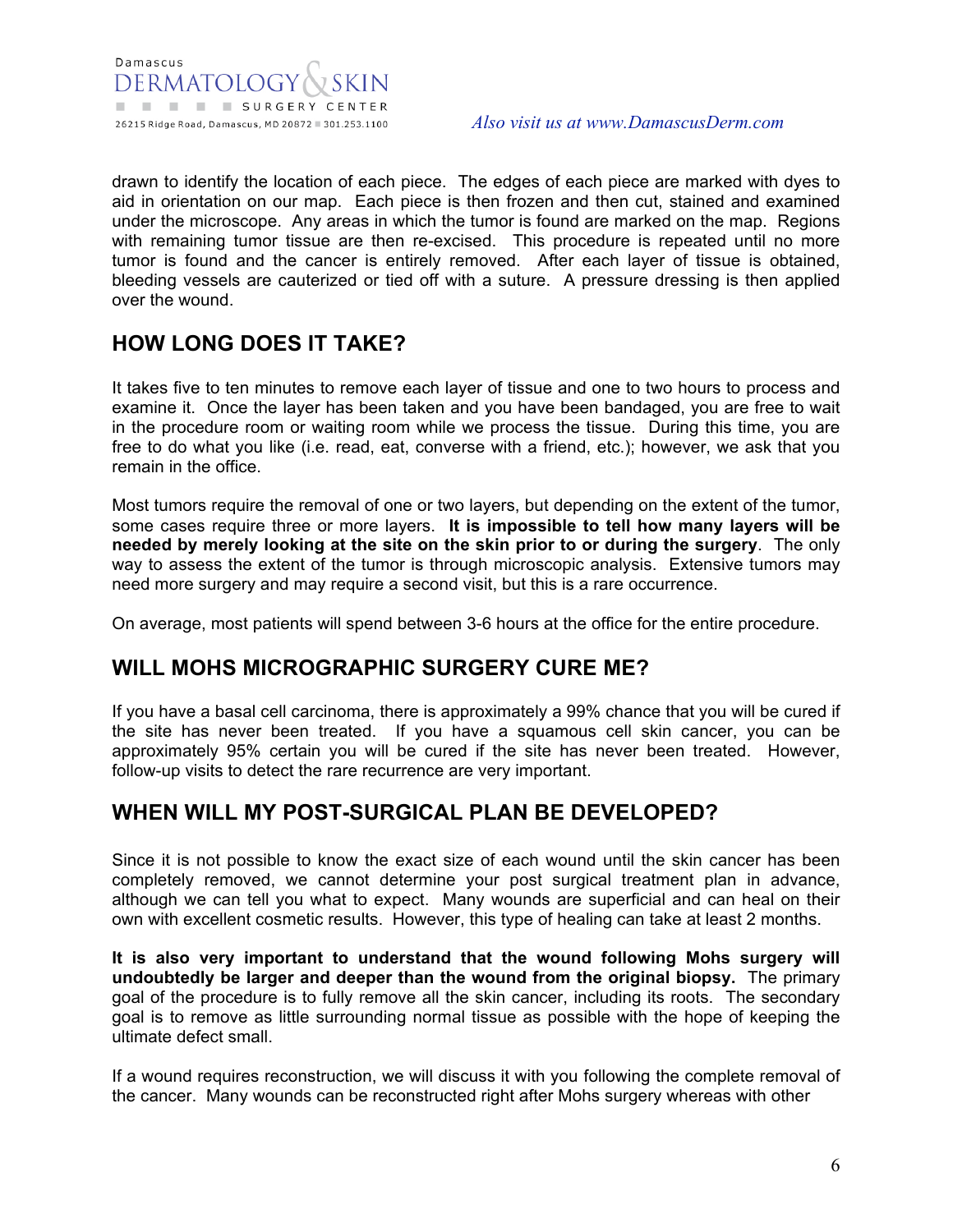wounds (especially deeper ones), it is more advantageous to wait 1-2 weeks to allow the base of the wound to partially fill in, prior to proceeding with reconstruction. Again, Dr. Lee is trained not only in Mohs surgery and pathology, but also in reconstruction of defects.

In a small number of select cases, the ultimate wound may be very large or too close to a vital structure such as the eyelid. In these instances, we may coordinate the reconstruction with a specialist such as an Oculoplastic surgeon or Facial plastic surgeon.

#### **WHAT CAN I EXPECT AFTER SURGERY?**

Your surgical wound will likely require wound care following surgery. Immediately after surgery, a large bulky pressure bandage will be placed on the surgical site to keep pressure on the area so that bleeding and bruising are minimized. This bandage may be left on for one to two days following your surgery. You will have some swelling and redness around the wound. **This is very common and rarely a concern for infection.** This will gradually disappear over seven to ten days. In larger wounds, some drainage may occur and may have a foul odor for a few days. You should plan on wearing a bandage and avoid strenuous physical activity for one to two weeks following your surgery.

You may experience a sensation of tightness across the area of surgery. Skin cancers frequently involve nerves and months may pass before your skin sensation returns to normal. In some cases, numbness may be permanent. You may also experience itching after your wound has healed. **Complete healing of the surgical scar takes place over twelve to eighteen months.** Especially during the first few months, the site may feel swollen or lumpy and there may be some redness. Gentle massage of the area (starting about one month after surgery) and keeping the area lubricated with Vaseline will speed the healing process.

#### *BLEEDING*

It is very important to differentiate bleeding from dried blood on the bandage. There will almost always be a small amount of dried blood on the bandage as drainage of blood from the wound or incision line is normal. **Dried blood on the bandage is normal and expected.**

Bleeding is defined as active oozing of blood from the wound or incision line. Bleeding is rare, but if it occurs, apply constant, firm pressure to the site of oozing for 20 minutes. You will receive written instructions regarding after care of the surgical site. If a bulky dressing has been placed on the wound, this should not be removed. Direct pressure should be applied to the padded wound for 20 minutes, timed by looking at a clock. **Do not** discontinue pressure to see if the bleeding has stopped until 20 minutes have elapsed. If the bleeding continues, continue to press directly with an additional clean gauze pad over the site for another 20 minutes. If bleeding continues, call our office or go to your local Emergency Room while maintaining pressure to the area.

#### *PAIN*

Mild to moderate pain is normal for the first few days following surgery, but it generally responds well to over-the-counter pain medications such as Extra Strength Tylenol. Do not use aspirin or anti-arthritis pain medications such as Motrin, Advil or ibuprofen because they can increase your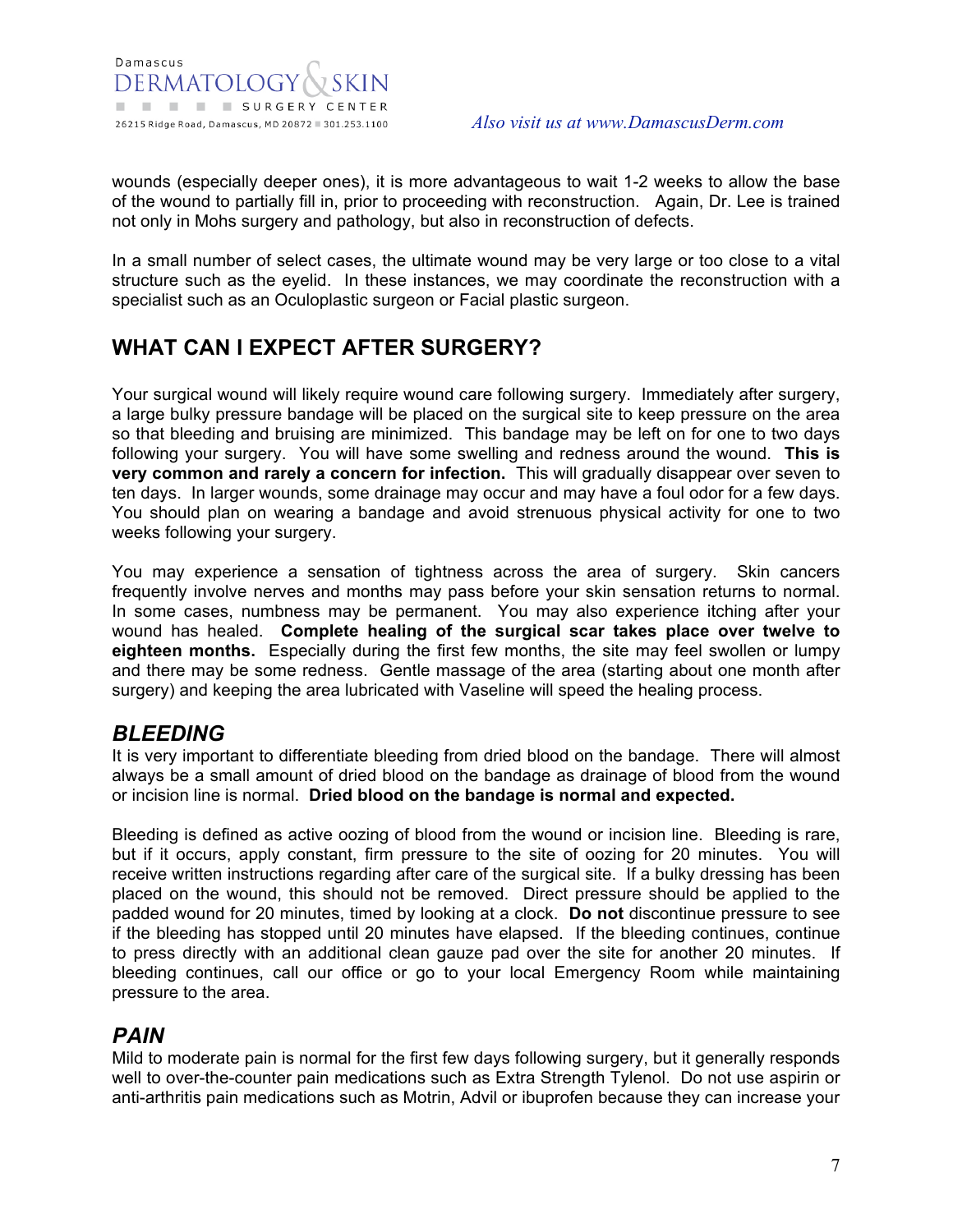chance of bleeding. If regular pain medications provide insufficient relief, please contact our office. A stronger pain medication can be called into your pharmacy for you to pick up.

#### **HOW WILL MY WOUND HEAL?**

The human body healed itself naturally for thousands of years before the advent of modern medicine and it has great recuperative ability. After the complete removal of the tumor, several options may be considered for managing the wound. Some of them are:

#### • **HEALING BY SECONDARY INTENTION**

Letting the wound heal by itself offers a good chance to observe the healing process and decreases the chance of a recurrent cancer being invisible or hidden. **If at any time during the course of healing, the scar is deemed to be unacceptable, a delayed reconstruction can be performed.** Allowing wounds to heal this way is relatively painless and offers excellent cosmetic results for many body locations.

#### • **CLOSING THE WOUND OR PART OF THE WOUND WITH STITCHES**

This often speeds healing and can offer good cosmetic results, especially when the scar can be hidden in a line of facial expression or wrinkling. Sutures generally remain in place for seven days and occasionally up to two weeks, depending on the location. Keep the area dry for the first 24-48 hours. Hot tubs and swimming in still water ponds is not recommended when the skin is open. Swimming in well chlorinated pools with a water resistant bandage is allowed.

#### • **CLOSING THE WOUND WITH SKIN GRAFTS, FLAP REPAIRS OR OTHER RECONSTRUCTIVE PROCEDURES**

In certain situations, some wounds require more complex reconstruction such as skin grafts (taking skin from another place on the body to repair a defect), flaps (moving adjacent tissue to cover wounds) or other reconstructive procedures. Dr. Lee is highly trained in these reconstruction techniques and will readily utilize them if indicated.

#### **CAN I EXAMINE MYSELF FOR OTHER SKIN CANCERS?**

Skin cancers can vary in appearance. Regularly checking your skin can alert you to the development of a cancerous condition. Look for:

- Any spot that continues to itch, hurt, crust, scab, erode or bleed.
- Any open sore or wound on the skin that does not heal, lasts for more than one month or heals and then reopens on a regular or irregular basis.
- Skin growths that change in size, color, texture or outline.